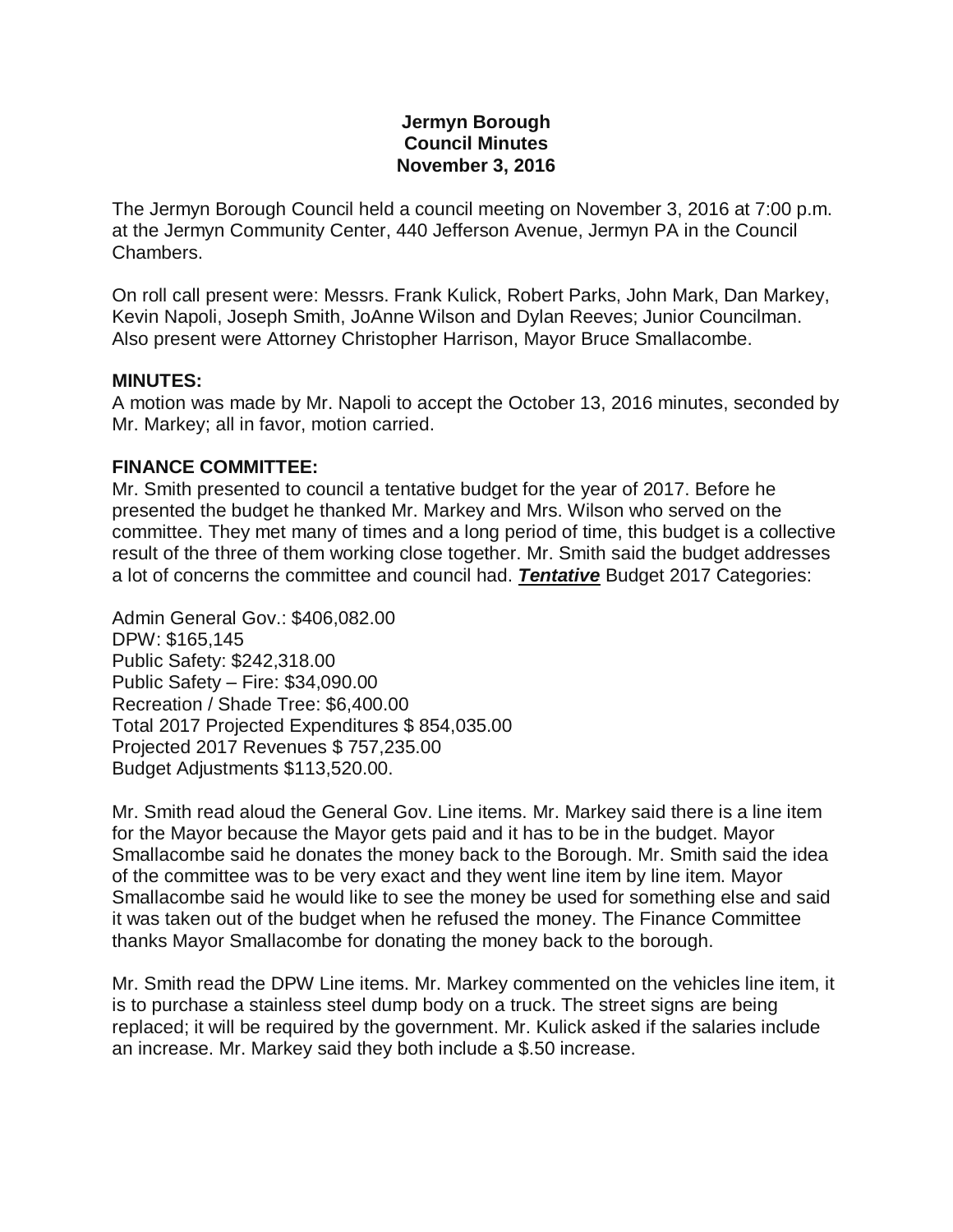Mr. Smith said they spent a lot of time figuring out the revenues to try and get an educated guess as to where they are going to be. They did not want to misrepresent what is coming into the Borough. There was a discussion on lowering the Fire Dept. Contributions. Currently we pay each fire co. a \$7,000 yearly contribution. Mr. Markey said when we accepted the new insurance contract the borough took on the physical damage for the fire apparatus and in turn saves the fire co almost \$11,000 per year just in physical damage. Mr. Markey said by lowering each contribution by \$2,000 the borough can save \$4,000 still contribute \$5,000 to each fire company and each company is saving \$5,000 in insurance costs; it nets each fire co. an additional \$3,000 per year. Instead of getting \$7,000 contribution per year they are getting a \$5,000 realized insurance cost saving and \$5,000 contribution, which is about \$10,000.

Mr. Smith said as long as we can control the cost of things and keep improving the borough; we are doing what people elected us to do. Mr. Kulick suggested lowering the garbage fee; we have quite a bit of money in the garbage account.

## **DPW:**

Mr. Markey presented to council a proposal for a new DPW Garage. In the proposal it was stated the electrical, plumbing and heating systems all need to be updated at the current DPW Garage, the necessary repairs and updated will cost est. \$50,000 – \$100,000. The DPW has researched a number of solutions, and a pole building might best suit our needs. The proposal stated they can put up a 90' x 40' x 16' pole building for just under \$50,000, construction of the building is included in the \$50,000. Electricity, plumbing and heating would probably all need to be completed by contractors and/or volunteers. A desirable space for the new DPW garage would be somewhere like Bonnie Drive, which is zoned for industrial use and away from residential buildings. Mr. Kulick suggested contacting a realtor so we can get a valuation on the property that is currently being used as the DPW garage. Mr. Kulick said based on Mr. Markey's recommendation the current DPW building is a money drain and we should look at doing something with it regardless of how we move forward and said in the recommendation we can survive without it. He said the first step is getting a fair valuation on the property. A motion was made by Mr. Napoli and seconded by Mr. Markey to allow the borough secretary to call realtors for the DPW garage. All in favor; motion carried.

# **SOLICITOR:**

The solicitor reached out to Archbald Borough and they have not heard back on the status of picking up garbage on the Archbald side of Evergreen Dr. Council has not heard of an agreement of us picking up the garbage on the Archbald side.

The Solicitor read aloud the ordinances that will be amended. Mr. Parks asked if we are going to change the garbage fee. Mr. Markey asked if we have a surplus in the account now. Mr. Kulick said we can safely lower the amount. A motion was made by Mr. Markey and seconded by Mr. Napoli to postpone the regular council meeting on November 10<sup>th</sup>, 2016 to November 17, 2016 for a special meeting for all borough business. All in favor; motion carried. This will allow for the 7 day period to advertise the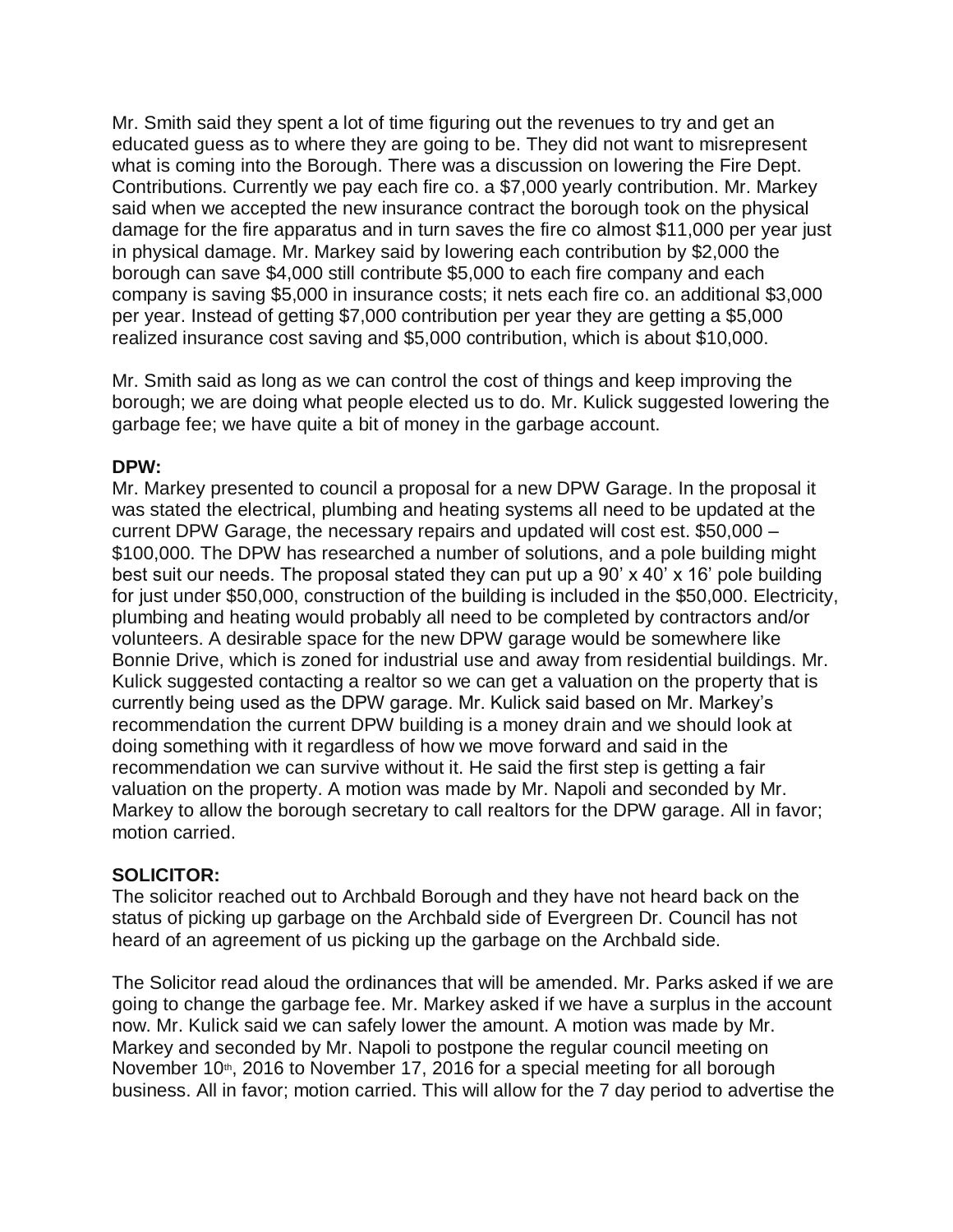amended ordinances. A motion was made by Mr. Markey and seconded by Mrs. Wilson to allow the solicitor to advertise the amended Garbage Ordinance 2-90 with updated garbage fee of \$145.00 instead of \$165.00 and the rest of ordinance as stipulated. All in favor; motion carried. A motion was made by Mr. Markey and seconded by Mr. Napoli to allow the solicitor to advertise the amended rental ordinance as read. All in favor; motion carried. The solicitor read aloud the amended pave cut ordinance. A motion made by Mr. Markey and seconded by Mr. Smith to allow the solicitor to advertise the amended Pave Cut Ordinance as read. All in favor; motion carried.

The solicitor read aloud the amended Solicitation Ordinance. A motion made by Mr. Smith and seconded by Mr. Parks to allow the solicitor to advertise the amended Solicitation Ordinance as read. All in favor; motion carried. The solicitor read aloud the amended Callahan Park Ordinance. A motion was made by Mrs. Wilson and seconded by Mr. Parks to allow the solicitor to advertise the amended Callahan Park Ordinance as read. Mayor Smallacombe suggested we eliminate one ordinance as they might be similar because there is a Parks and Rec Ordinance and a Callahan Park Ordinance. Council agreed to go forth on what we are doing now and eliminate at a later date.

The solicitor read aloud the amended Alarm Registration Ordinance. Chief Arthur said because the offense is summary of offense there is a 30 day statute of limitations and if you submit it quarterly you would be out of the statute of limitations. Also the language of Borough Manager has to be changed to Secretary since the Manager position was abolished. The solicitor read aloud the amended Dumpster/Roll Off Ordinance. A motion was made by Mr. Markey and seconded by Mrs. Wilson to allow the solicitor to advertise the amended Dumpster/Roll Off Ordinance. All in favor; motion carried.

## **Crime Watch:**

A Crime Watch re-organization will be held on Sunday November 20, 2016 at 6:00 PM at the Jermyn Community Center. All are welcome to attend.

## **Refuse:**

Mr. Parks said Bardane Manufacturing never received Recycling Totes from County Waste. Mr. Markey said he told County Waste to drop them off at all the businesses; the contract is residential and commercial recycling.

#### **Recreation Committee:**

Chris Jordan from the Rec. Committee said they need at least 3 residents. They currently have 5 members listed but only 2 are active. He is seeking more people to join the Rec. Committee. Mr. Markey said there are a couple people that are involved in everything and relied upon to do a lot for committee's and other activities and they get burned out. Chris Jordan said Kyra Davey brought a lot of donated goods in. Mr. Markey said Kyra is going to bring in First Aid kits and vehicle First Aid kits donated by Fastenal. A letter of appreciation was suggested for Kyra Davey and Fastenal. Mayor Smallacombe suggested posting that everyone can come and help out at all committee's; whether they are a member of the committee or not.